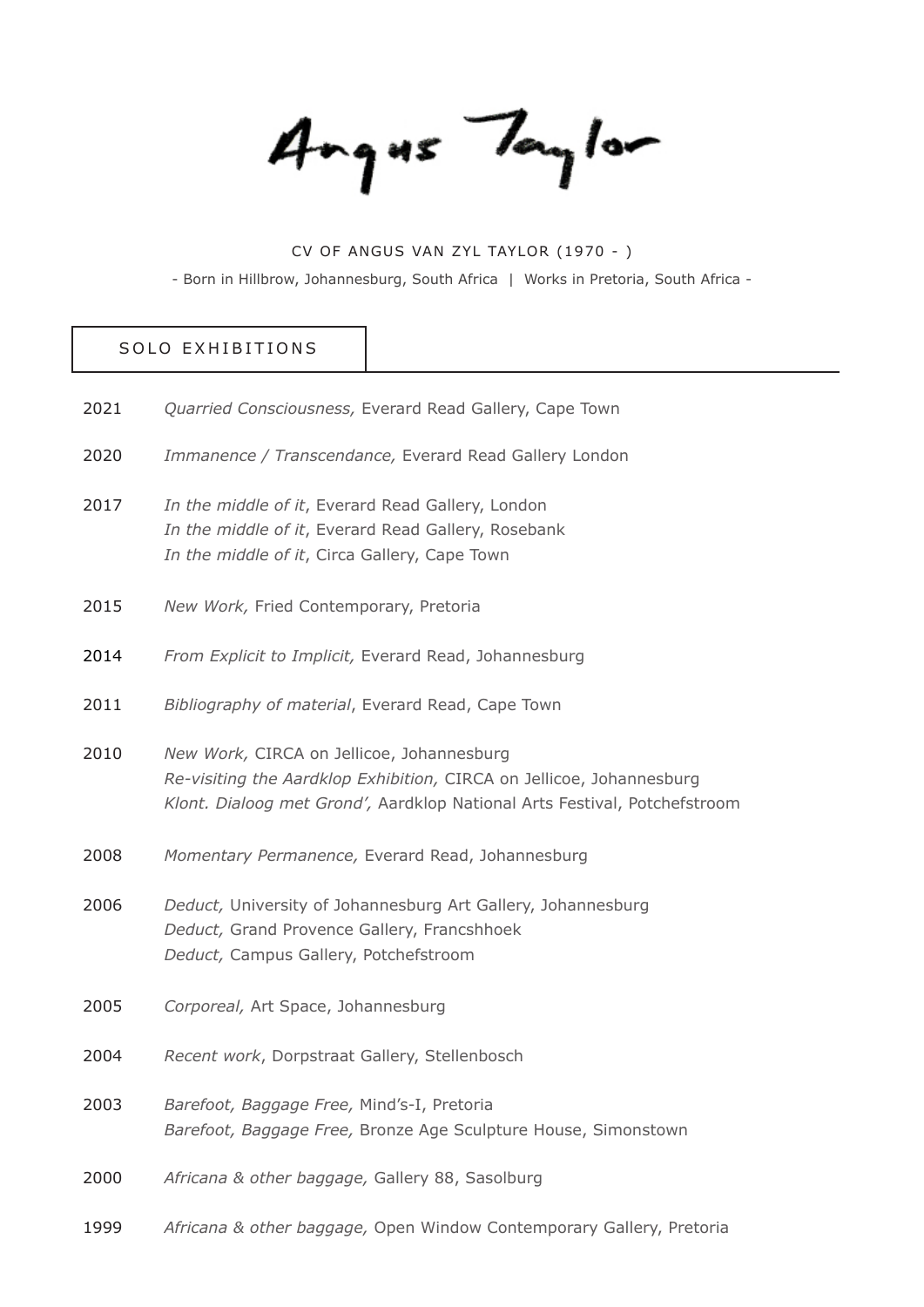#### ART FAIRS

| 2020<br>FNB Joburg Art Fair, Everard Read Gallery, Sandton Convention Centre, Johannesburg |
|--------------------------------------------------------------------------------------------|
|--------------------------------------------------------------------------------------------|

- *FNB Joburg Art Fair,* Everard Read Gallery, Sandton Convention Centre, Johannesburg *Masterpiece Art Fair,* Everard Read, London, UK 2019
- *FNB Joburg Art Fair,* Everard Read Gallery, Sandton Convention Centre, Johannesburg 2018
- *FNB Joburg Art Fair,* Everard Read Gallery, Sandton Convention Centre, Johannesburg 2017
- *FNB Joburg Art Fair,* Everard Read Gallery, Sandton Convention Centre, Johannesburg *1:54 London Art Fair*, Somerset House, London 2015
- *FNB Joburg Art Fair,* Everard Read Gallery, Sandton Convention Centre, Johannesburg 2014
- *FNB Joburg Art Fair,* Everard Read Gallery, Sandton Convention Centre, Johannesburg *Sydney Contemporary Art Fair,* Sydney, Australia 2013
- *FNB Joburg Art Fair,* Everard Read Gallery, Sandton Convention Centre, Johannesburg *India Art Fair*, Everard Read Gallery, Delhi, India 2012
- *Joburg Art Fair,* Everard Read Gallery, Sandton Convention Centre, Johannesburg 2011
- *Joburg Art Fair,* Everard Read Gallery, Sandton Convention Centre, Johannesburg 2010
- *Joburg Art Fair,* Everard Read Gallery, Sandton Convention Centre, Johannesburg 2009
- *Joburg Art Fair,* Everard Read Gallery, Sandton Convention Centre, Johannesburg 2008

#### EXHIBITIONS

- *In Conversation,* Everard Read, Cape Town, South Africa 2021
- *The Portrait Show,* Everard Read, Johannesburg, South Africa *Staring Straight to the Future,* (online exhibition) Everard Read *Bronze, Steel, Stone & Bone,* Everard Read, London, UK *TINY*, Everard Read Rosebank, Johannesburg*,* SA PINK, Everard Read Rosebank, Johannesburg, SA 2020
- *Southern Aspect,* Everard Read, London, UK *21 Years of curating the cube,* curated by Annali Dempsey, UJ Art Gallery, JHB *Art Angels Africa*, Charity Auction, Ellerman House, Western Cape, SA *Make A Difference Leadership Foundation,* Charity Auction, Johannesburg 2019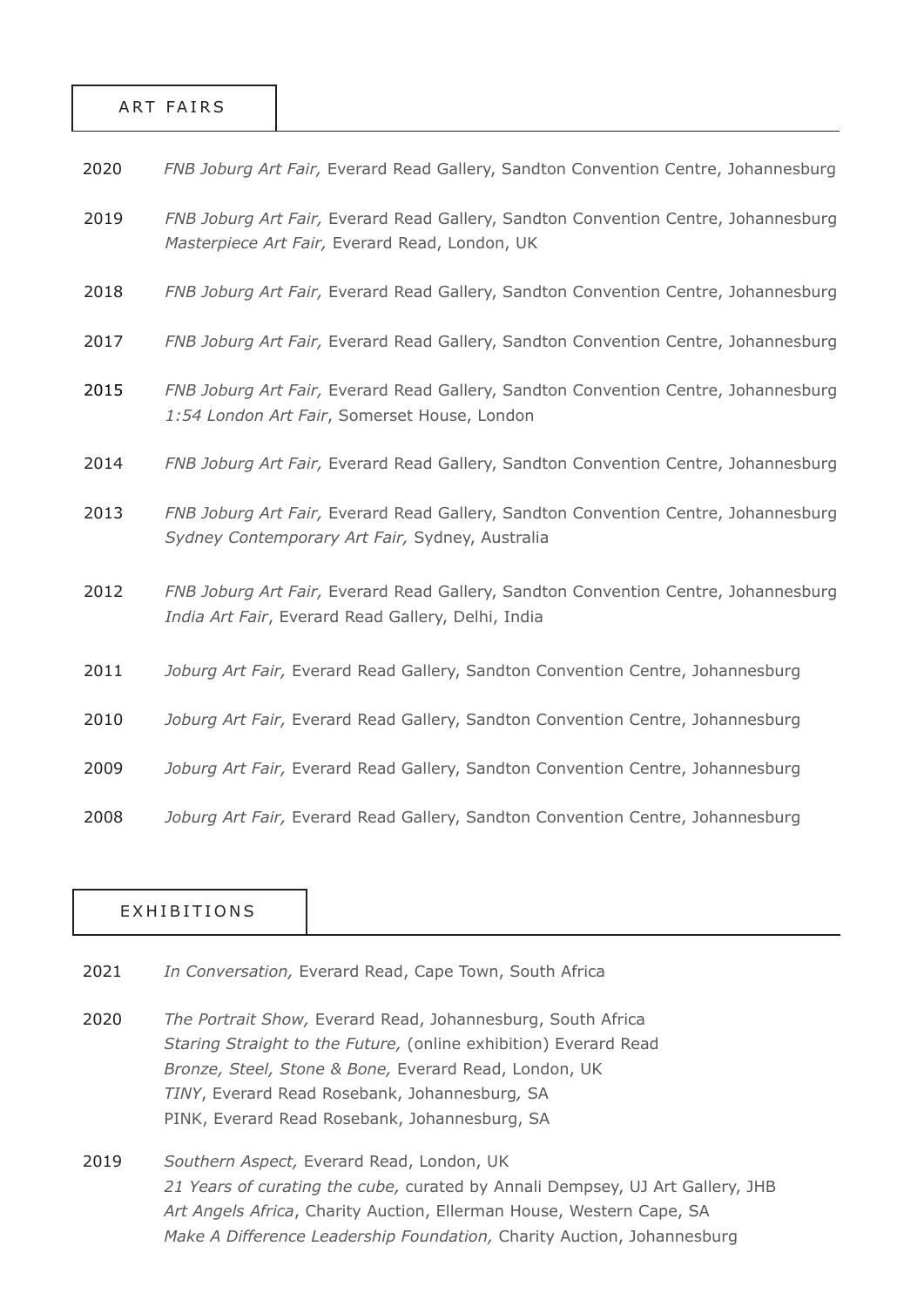## EXHIBITIONS CONTINUED

- *Tacit,* travelling exhibition in celebration of DSW's 20th birthday, Oliewenhuis Art Gallery, Bloemfontein *Sculpture on the Cliffs,* curated by Mary Faure & Jaco Sieberhagen, Hermanus *Second Take,* curated by Clare Menck, Saronsberg Wine Estate and Gallery, Tulsbach *Spoke, Diewe, Digters,* curated by Johan Thom, Aardklop National Arts Festival main exhibition, Potchefstroom 2018
- *Tacit,* travelling exhibition in celebration of DSW's 20th birthday, Pretoria Art Museum *Rethinking Kakotopia*, UJ Art Gallery, Johannesburg *Summer*, Everard Read Gallery, London *Bronze steel and stone II*, Everard Read Gallery, London *Summer showcase*, Everard Read Gallery, Rosebank *Snake eyes*, curated by Found Collective, Aardklop National Arts Festival, NWU Botanical Garden Gallery, Potchefstroom *Winter Collection,* Circa Gallery, Cape Town *Art Angels Africa,* Charity Auction, St. Martin's Lane, London. 2017

*Bronze steel & stone*, Mount Nelson Hotel, Cape Town *Tacit,* travelling exhibition in celebration of DSW's 20th birthday, NWU Gallery Potchefstroom *Tacit,* travelling exhibition in celebration of DSW's 20th birthday, William Humphreys Art Gallery, *Kimberley Bronze steel and stone II*, Everard Read Gallery, London *Saadjies*, Cool Capital Project, Travelling exhibition, Venice/Pretoria/Richmond/ Potchefstroom/Stellenbosch 2016

- *Nirox Winter Sculpture Fair,* Nirox sculpture park, Cradle of Humankind *Capital: Present*, Fried Contemporary, Pretoria *Gran Cavallo*, World Art Day, Pretoria Arts Association *Drawing exhibition*, Fried Contemporary, Pretoria *Bronze steel & stone*, Everard Read, Rosebank *Monologue*, in collaboration with Gerhard Schoeman, curated by Meredith Randall, Aardklop National Arts Festival, Potchefstroom 2015
- *Jozi Site Specific*, Emmarentia Dam, Johannesburg *Nirox Winter Sculpture Fair*, Nirox sculpture park, Cradle of Humankind *Tokara Summer Showcase*, Tokara Wine Estate, Stellenbosch *July Showcase*, Is Art Gallery, Franschhoek *30 x 30 Met Woord en Beeld*, Breytenbach Gallery, Wellington *Cool Capital DIY Guerilla Biennale*, Pretoria *Syncopation*, Clover Aardklop Arts Festival, Potchefstroom 2014
- *Heavy metal*, Southern Guild, Woodstock foundry, Cape Town. *Hiernamaals*, Land art exhibition, Plettenburg bay. *3 Avenue Marina*, IS Art, Private exhibition, Franschhoek. 2013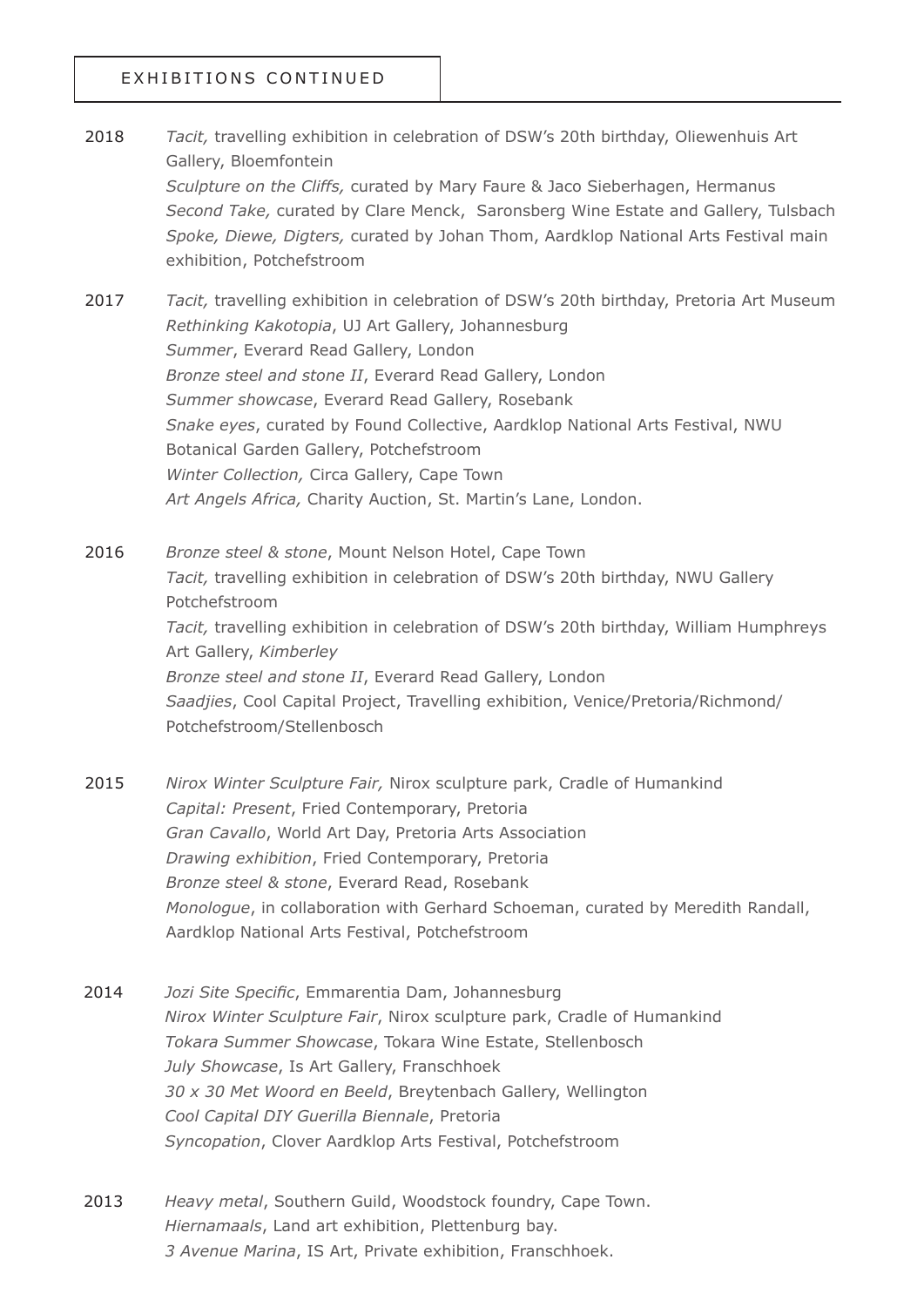### EXHIBITIONS CONTINUED

*After the Rainbow Nation*, Nirox sculpture park, Cradle of Humankind. *Engage*, Pretoria art association, Pretoria. *Group exhibition*, William Humphreys art gallery, Kimberly *DSW group exhibition*, Pretoria Art association, Pretoria *Centenary exhibition*, Everard Read Gallery, Johannesburg *Re-envisioning the Anglo-Boer War*, University of the Freestate, Bloemfontein. *WWF auction*, Everard Read gallery, Johannesburg *Centenary exhibition*, Everard Read Gallery, Cape Town *Tom Waits for No Man*, travelling exhibition curated by Gordon Froud, University of Johannesburg/Grande Provence Wine Estate/Klein Karoo Nationale Kunstefees/ Johannes Stegmann Gallery, Bloemfontein -2013

*The Rainbow Nation*, Contemporary South African Sculpture, Lange Voorhout Museum Beelden aan zee, Den Haag. *The Rainbow nation*, Contemporary South African Sculpture, Museum Beelden aan zee, Den Haag. *The Winter show*, Group show, Everard Read Gallery, Johannesburg. *The Winter show*, Group show, Everard Read Gallery, Cape Town. 2012

*Angus Taylor & Jacqueline Crewe-Brown*, Is Art, Franschhoek *Site Specific group show*, Plettenberg bay *Room Mates with Paul Boulitreau*, Potchefstroom and UJ art gallery *Dislodge (Loswikkel)*, Angus Taylor and Rina Stutzer, UJ art gallery, Johannesburg *The Horse Show*, Nirox Foundation, Johannesburg *Twenty: Stellenbosch*, Smac Art, Stellenbosch *Dimensions*, Fried contemporary, Pretoria *Friend – Request – Sent*, The Cube, Bussum, Amsterdam 2011

*Twenty: South African Sculpture of the Last Two Decades*, Nirox Sculpture Park, Johannesburg *Divisions: Aspects of South African Art 1948 – 2010*, Smac, Stellenbosch *Games People Play*, Fried Contemporary, Pretoria *University of Pretoria Visual Art Staff Exhibition*, Fried Contemporary, Pretoria *Sculpture Garden*, Opening exhibition, IS Art, Franschhoek *Group show*, Trent Art, Pretoria *Artists to Save the Environment*, Trent Art, Pretoria 2010

- *Great South African Nude Exhibition*, Everard Read, Johannesburg *Dorsiduct*, 47 Market Street, George 2009
- *Africa,* Cork Street Gallery, London *Decadence*, Grand Provence Gallery, Franschhoek *The DAVID Exhibition curated by Lisa Essers*, Michelangelo Towers, Johannesburg 2007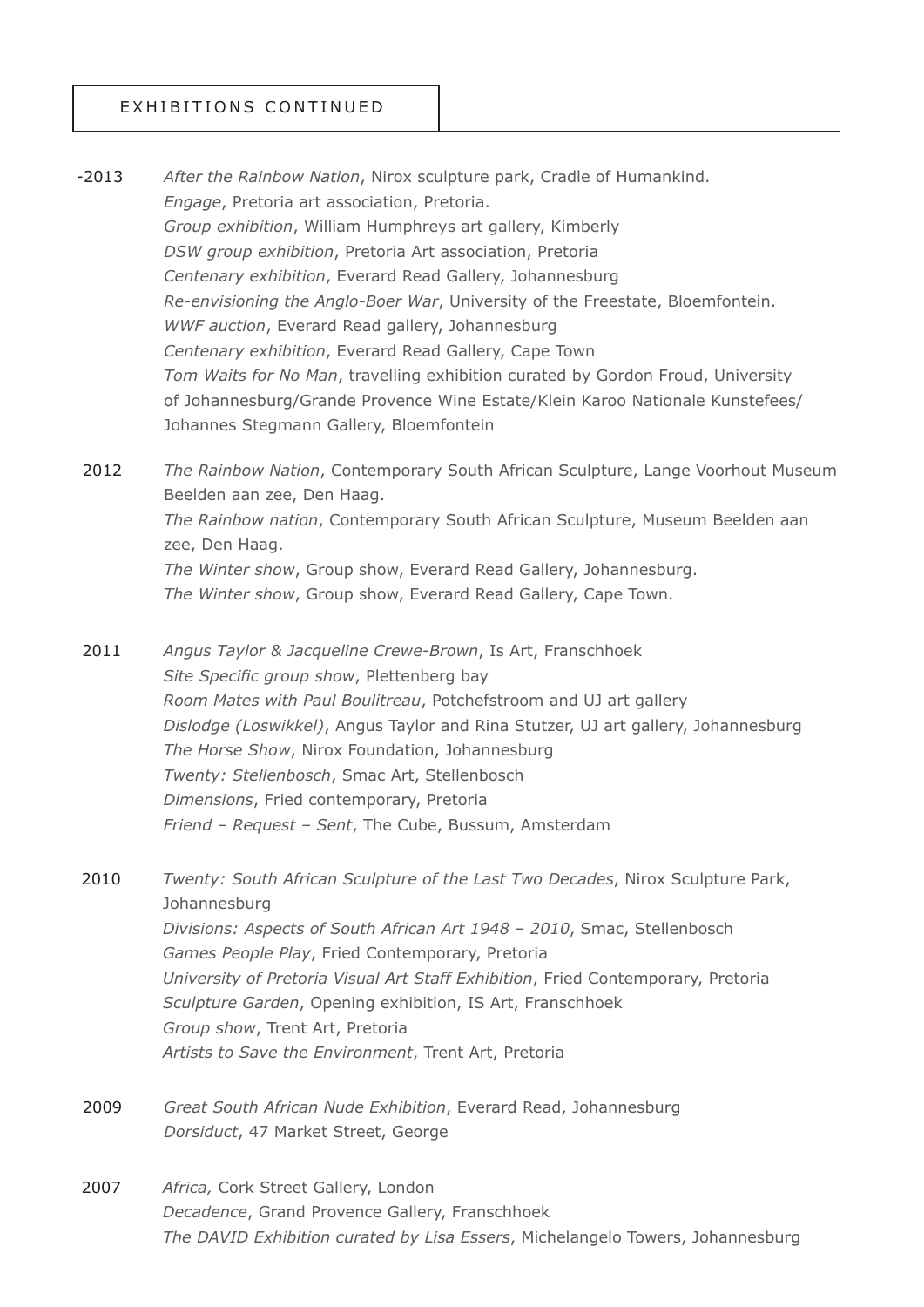## EXHIBITIONS CONTINUED

*Corpus Colossus*, Godart, Johannesburg *Creative Creatures*, Aardklop National Arts Festival, Potchefstroom 2006

*Funky Functional*, Gordart, Johannesburg *Porn Again*, Merely Mortal, Johannesburg *Absa Atelier national art competition exhibition*, ABSA, Johannesburg *Group exhibition*, Oliewenhuis Museum, Bloemfontein 2005

*Off the Record - on the record*, Aardklop National Art Festival, Potchefstroom *Off the Record - on the record*, Gordart, Johannesburg *DSW exhibition*, Gordart @ The Thompson Gallery, Johannesburg *Opening exhibition*, Art.co.za Gallery, Johannesburg *Angus Taylor & Jacqueline Crewe-Brown*, Wizards Gallery, Hyde Park Corner, Johannesburg *CowParade for CHOC*, Sotherby's and Stephan Welz auction, Johannesburg 2004

- *Dawid's Choice*, Dorpstraat Gallery, Stellenbosch *Opening exhibition*, Bronze Age Sculpture House, Simonstown *St. Valentine's*, Mind's-I, Pretoria *Group exhibition*, Gallery 88, Sasolburg *Opening exhibition*, Gordart @ The Thompson Gallery, Johannesburg 2003
- *Drawing conclusions*, curated by Diane Victor, National Art Association, Pretoria *Sasol Wax group show*, WAM, Sasolburg *A Show of Angels*, The Open Window Contemporary Gallery, Pretoria 2002

#### PUBLIC ART

- *Composite Nurse*, Cast Bronze, Zuid Afrikaans Hospital, Pretoria, South Africa 2021
- *Adrift*, Cast bronze, rammed earth and granite, Moja Gabedi community garden, Pretoria, South Africa. In association with the University of Pretoria 2020
- *Holderstebolder*, carved Belfast granite, steel & concrete, Max Towers, New Delhi, India *Sculpture Commission for "Shell House"*, Johannesburg *Long ears over wheat ears, donkey ears ago*, carved Belfast granite, bronze, steel & concrete, Hazendal Wine Estate, Stellenbosch 2019

*Holderstebolder,* carved Belfast granite, steel & concrete, Norval Foundation Museum, Cape Town *The universal child*, cast bronze, patina, Belfast granite, red jasper, black banded chert, Nelson Mandela Children's Hospital, Johannesburg *Son of the soil – kinders van hierdie klippe*, "The Club", Hazelwood, Pretoria 2018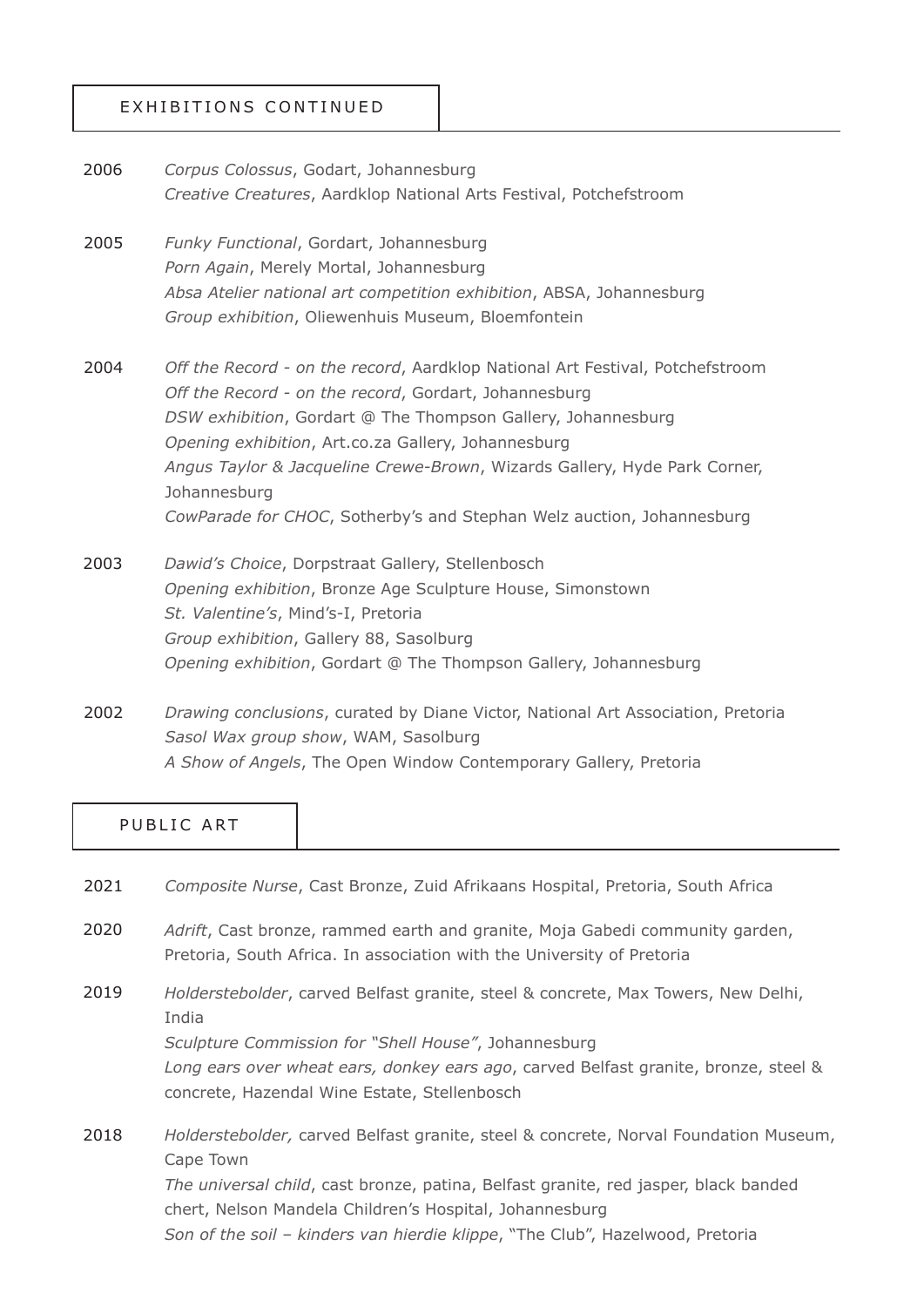- *Conduit*, rammed earth and stone, Pretoria Art Museum, Pretoria *Dionysus*, carved Belfast granite, steel & concrete, Tokara Wine Estate, Stellenbosch *Equestrian Evolution*, carved Belfast granite, steel & concrete, Kyalami Square, Kyalami *Reflective Resonance*, cast bronze, patina, Belfast granite, Sydney, Australia. *Stick Figures art intervention*, Sasol Place sculpture project, Sasol, Sandton 2017
- *Conduit*, Rammed earth and stone, Saronsberg Estate, Tulbach *Reflective Resonance*, cast bronze, patina, Belfast granite, Botswana *Entangled Head in Bronze III* Sculpture Commission for Rand Merchant Bank, Sandton *Homing the future, homing the past*, cast bronze, steel, stainless steel, Corner Place, Pretoria *Portrait of a pig*, cast bronze and patina, Eskort Headquarters, Irene *Homage to the foundation on which everything is built, carved Belfast granite, steel &* concrete, 1 on Mutual, Pretoria 2016
- *Longview*, carved Belfast Granite, Gordons Bay *Reflective Resonance*, Cast bronze & Belfast Granite, Klein Dassenberg Wine Estate, Franschhoek *Belated wake (floating heads)*, rammed earth, cement fondu, stone, Namibia *Three little pigs* (collaboration with Dionysus Sculpture Works studio), cast concrete, bronze and patina, Stellenbosch Square 2015
- *Untitled*, mixed media sculpture, Waterfall development, Midrand. *Untitled*, mixed media sculpture, Kayalami mall, Pretoria. *Lady on a donkey*, Hoërskool Waterkloof, Pretoria 2014
- *Untitled*, mixed media installation, Hatfield Growthpoint properties, Pretoria. *Adam Kok III*, Life size Bronze, Heritage project, Pretoria. *Untitled*, mixed media sculpture, Northcliff square, Johannesburg. *Untitled*, mixed media installation, Cradlestone Mall, Krugersdorp. *Fractals I*, Tokara Delicatessen Sculpture park, Franschhoek. 2013
- *Layers of mind*, mixed media sculpture, OBZ Square, University of Cape Town. *Van hier tot daar*, Permanent slate installation, University of the Freestate, Bloemfontein. 2012

*Layers of Being*, The Rainbow Nation, Contemporary South African Sculpture, Lange Voorhout Museum Beelden aan zee, Den Haag.

*Layers of mind and metal*, Permanent mixed media installation, Newcastle Mall, Newcastle.

*A crossing of tangible truths*, Mixed media installation, Platinum square, Rustenburg. *Pixley Ka Seme*, Life size bronze, Heritage project, Bloemfontein.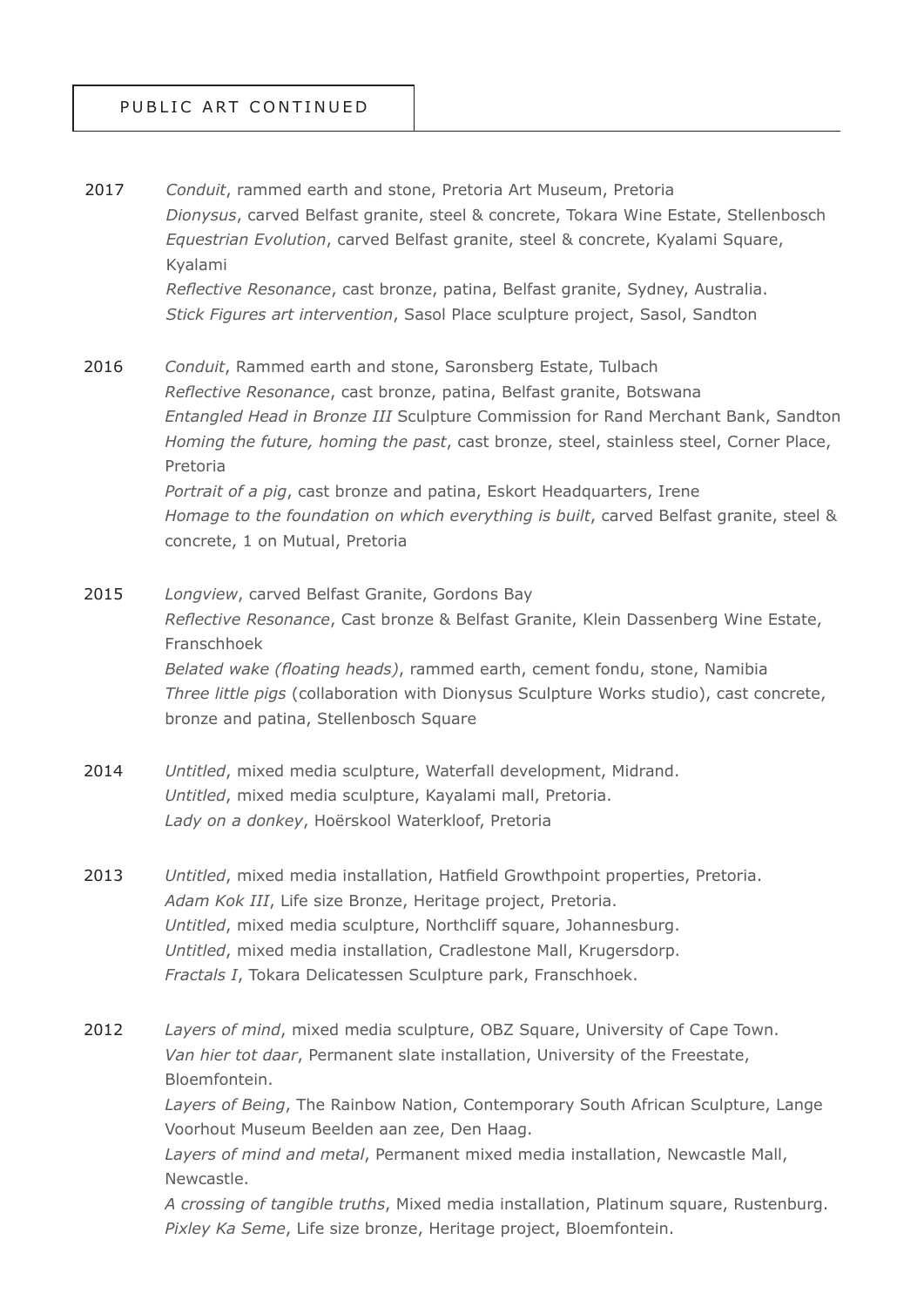### PUBLIC ART CONTINUED

*Grounded*, Rammed Earth and Bronze cast, Eldo square, Eldoraign, Pretoria *Grounded,Ungrounded I*, Bronze cast, Lynnwood Bridge, Pretoria *Grounded,Ungrounded II*, Bronze cast, Lynnwood Bridge, Pretoria 2011

*Homage to Hermes*, permanent slate installation, Apple Mac Head Quarters, Johannesburg *Homage to Hermes*, permanent slate installation, Damme, Belgium. *Homage to Hermes*, permanent slate installation, Whistler, Vancouver, Canada *Hier*, a permanent slate installation at Ellerman House, Bantrey Bay, Cape Town *Little Mamma Africa*, permanent slate installation at Attreridgeville Super Stadium in conjunction with Dionysus sculpture works *Drift*, a biodegradable installation for Aardklop, Potchefstroom Botanical Gardens *The One Brother and the Dark Cloud*, Cast bronze & stainless steel, Corner of *Eastwood and Park street* (by Loftus Versfeld Stadium), local Pretoria *Adrift,* granite head at Waterkloof Corner Shopping Centre, Pretoria 2010

*Momentary Permanence*, Belfast granite and bronze figures at Brooklyn bridge, Pretoria 2009

*Centenary Sculptures*, Granite and Bronze cast, Merensky Library walkway, University of Pretoria *Three Granite Figures*, Granite, University of Pretoria 2008

*Co-presence (Apollonian-Dionysian)*, Steel and stainless steel cast, Irene Village Mall, Centurion *The Udder Side* (collaboration with Dionysus Sculpture Works studio), concrete, bronze & patina, Irene Village Mall, Centurion 2007

#### PUBLIC TALKS & LECTURES

- Master Class sessions, third year Fine Art students with a focus on public sculpture and installations, University of Pretoria, May Webinar Series 'South-South Dialogues': *The poetry discovered through engaging with materials.* Conversation with Paloma Torres, moderated by Barbara Rousseaux. 2021
- Master Class sessions, third year Fine Art students with a focus on sculpture and installations, University of Pretoria, Sep 2020
- Master Class sessions, third year Fine Art students with a focus on sculpture, University of Pretoria, May 2019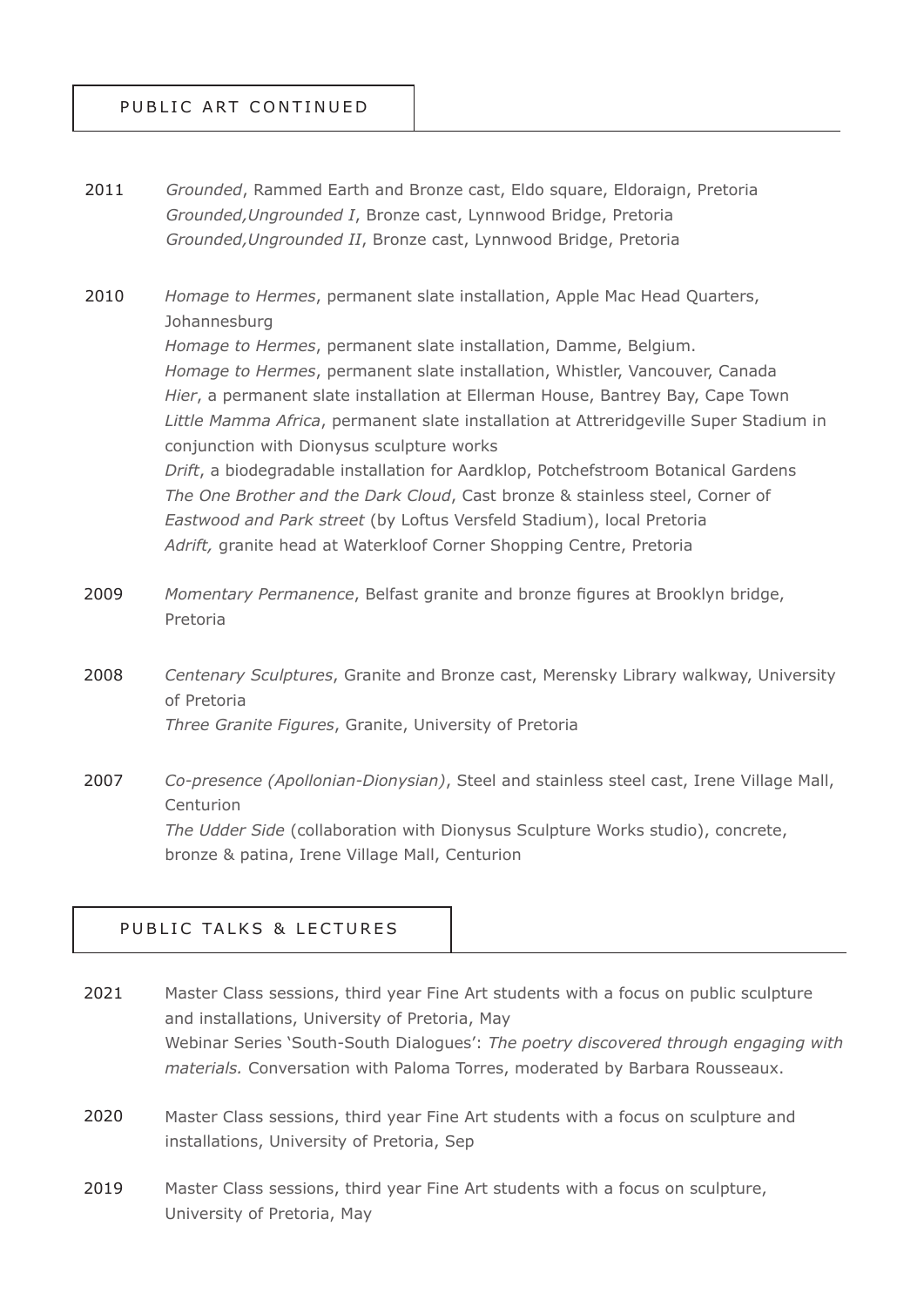## PUBLIC TALKS & LECTURES CONTINUED

- Lecture, first year Fine Art students, University of Pretoria, January *Sit en Staan*, Aspire Art auctions, Deodor House, Johannesburg, February Rabbi Cyril Harris community centre, Johannesburg, August 2018
- Guest speaker at SAIA (South African Institute of Architects) year-end function, Polokwane, November 2017
- Lecture, fourth year Fine Art students, University of Pretoria, March *The Hand in Sculpture*, 20th AC Boonzaier Lecture at The South African Society for Surgery of the Hand Congress, CSIR Convention Centre, Pretoria, 28 August *Studio time with Angus Taylor*, RMB Private Bank Investors, Dionysus Sculpture Works November 2016

*Activating Space 2.0*, IDEA Conference (Inspiring Design Entertaining Architecture), CSIR International Convention Centre in Pretoria, 22 September *How I make Art*, TEDxJohannesburg, Soweto Theatre, Johannesburg, 19 November *Art, Wealth, the Gift of Experience and Art Collecting*, Citadel Investment Group, IS Art, Franschhoek, 22 April *Studio time with Angus Taylor,* RMB Private Bank Investors, Dionysus Sculpture Works, 12 March *Studio time with Angus Taylor,* Private Escort directors function, Dionysus Sculpture Works, 26 November 2015

- *Functional art,* Ellerman House, Cape Town, 2013 2017 2013
- Lecture on Professional Art Practice, second years Fine Art students, University of Pretoria, September 2012

### PUBLICATIONS

- *Mind Through Materials,* Angus Taylor, Scheidegger & Spiess, Switzerland. *Quarried Consciousness* solo exhibition catalogue at Everard Read Cape Town, digital 2021
- *Immanence | Transcendence* solo exhibition catalogue at Everard Read London, digital 2020
- *In the middle of it* solo exhibition at Everard Read London catalogue *Son of African soil: monumental sculptures* by Angus Taylor 2017
- *Ellerman House Wine Gallery,* edited by Sean O'Toole, Cape Town: Ellerman House 2015
- *From explicit to implicit* solo exhibition at Everard Read catalogue 2014
- *New Work* solo exhibition at Circa Gallery catalogue, published by Everard Read. 2010
- *Momentary Permanence* solo exhibition at Everard Read Gallery catalogue 2010